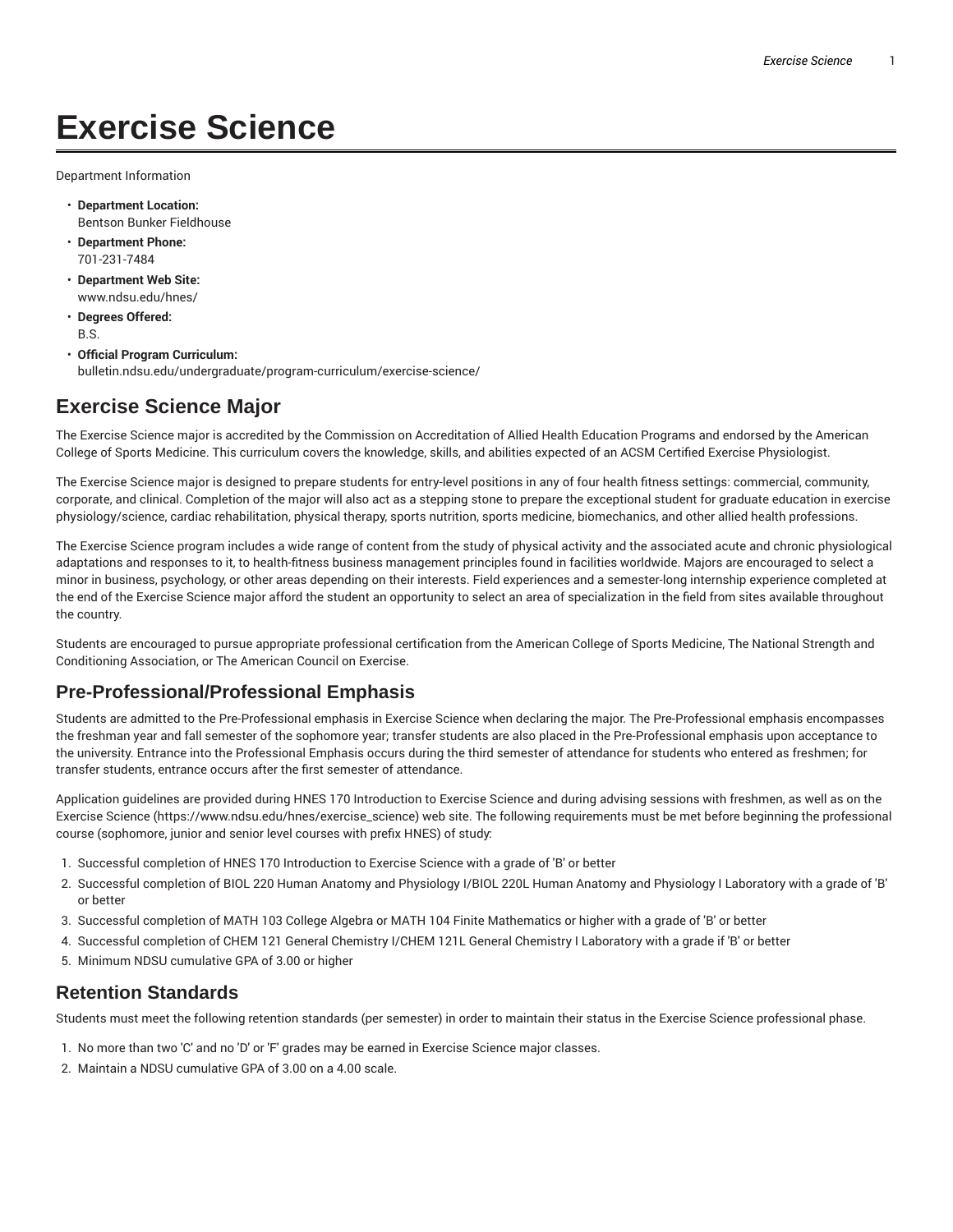### **Exercise Science Major/Master of Athletic Training Program**

Students who wish to attend NDSU for athletic training are advised to pursue this five-year program. The students will major in Exercise Science for their undergraduate degree and apply to the Master of Athletic Training (MATrg) graduate program to complete this program. Upon completion, the graduates will be able to take the Board of Certification (BOC) exam, earn the ATC credential and pursue employment as an athletic trainer.

## **Plan of Study**

Please note this is a sample plan of study and not an official curriculum. Actual student schedules for each semester will vary depending on start year, education goals, applicable transfer credit, and course availability. Students are encouraged to work with their academic advisor on a regular basis to review degree progress and customize an individual plan of study.

| Freshman                                           |                       |                           |
|----------------------------------------------------|-----------------------|---------------------------|
| Fall                                               | <b>Credits Spring</b> | <b>Credits</b>            |
| ENGL 110 or 120 <sup>Placement</sup> applies.      | 3-4 COMM 110          | 3                         |
| <b>HNES 170</b>                                    | 2 CSCI 114 or MIS 116 | 3                         |
| <b>PSYC 111</b>                                    | 3 Humanities/Global   | 3                         |
| Electives                                          | 6 Electives           | $\overline{6}$            |
|                                                    | $14-15$               | 15                        |
| Sophomore                                          |                       |                           |
| Fall                                               | <b>Credits Spring</b> | <b>Credits</b>            |
| ** See note below                                  | <b>BIOL 221</b>       | 3                         |
| <b>BIOL 220</b>                                    | 3 BIOL 221L           | $\mathbf{1}$              |
| <b>BIOL 220L</b>                                   | 1 CHEM 122            | 3                         |
| CHEM 121 (pre or co-requisite:<br><b>MATH 103)</b> | 3 CHEM 122L           | $\mathbf{1}$              |
| CHEM 121L                                          | 1 HNES 365            | 3                         |
| PHYS 211 (pre-requisite: MATH 105)                 | 3 STAT 330            | 3                         |
| <b>PHYS 211L</b>                                   | 1 Electives           | 3                         |
| <b>HNES 250</b>                                    | $\sqrt{3}$            |                           |
|                                                    | 15                    | 17                        |
| <b>Junior</b>                                      |                       |                           |
| Fall                                               | <b>Credits Spring</b> | <b>Credits</b>            |
| <b>PSYC 211</b>                                    | 3 HNES 368            | $\ensuremath{\mathsf{3}}$ |
| <b>HNES 374</b>                                    | 3 HNES 370            | 3                         |
| <b>HNES 375</b>                                    | 3 HNES 371            | 3                         |
| <b>HNES 496</b>                                    | 1 HNES 465            | 3                         |
| Humanities/Diversity                               | 3 HNES 466            | 1                         |
| Elective                                           | 1 HNES 491            | $\mathbf{1}$              |
|                                                    | Electives             | 3                         |
|                                                    | 14                    | 17                        |
| <b>Senior</b>                                      |                       |                           |
| Fall                                               | <b>Credits Spring</b> | <b>Credits</b>            |
| <b>Upper Division Writing</b>                      | 3 HNES 475            | 12                        |
| <b>HNES 472</b>                                    | $\sqrt{3}$            |                           |
| <b>HNES 476</b>                                    | 2                     |                           |
| <b>HNES 496</b>                                    | $\mathbf{1}$          |                           |